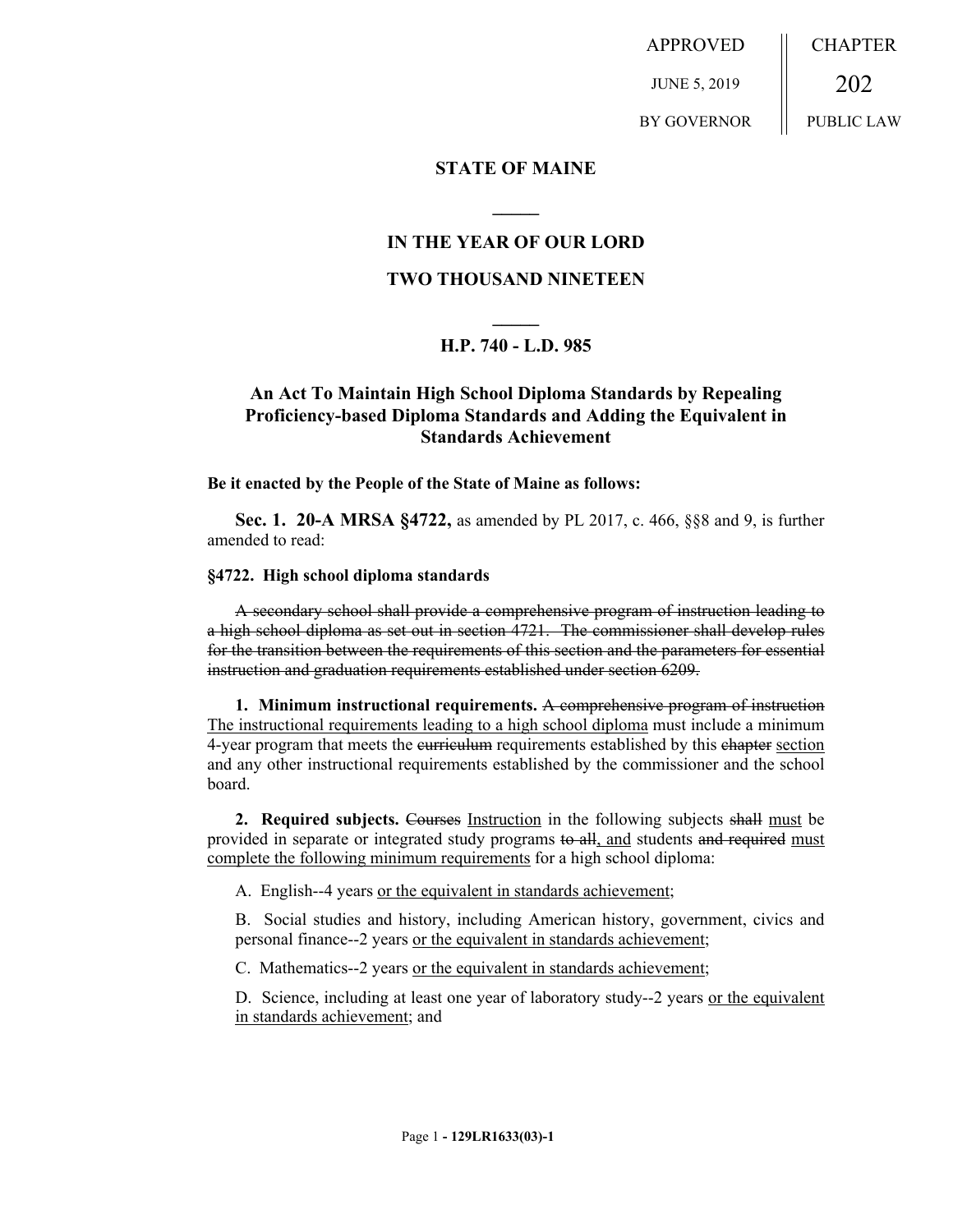E. Fine arts, which may include art, music, forensics or drama--one year or the equivalent in standards achievement.

**2-A. Implementation of multiple pathways and opportunities.** Students may demonstrate achievement of the standards through multiple pathways as set out under including those identified in section 4703 and multiple opportunities. Achievement may be demonstrated by evidence documented by course and learning experiences using multiple measures, such as, but not limited to, examinations, quizzes, portfolios, performances, exhibitions, projects and community service.

**2-B. Policy.** The following are the fundamental policies in the State's high school diploma standards:

A. To ensure that a diploma indicating graduation from a secondary school signifies that the graduate has completed the requirements described in this section and is ready to enter a postsecondary educational program or a career as a clear and effective communicator, a self-directed and lifelong learner, a creative and practical problem solver, a responsible and involved citizen and an informed and integrative thinker;

B. To recognize that in order to help students to reach the goal described in paragraph A, school administrative units must align their instruction with the system of learning results established under section 6209; and

C. To encourage school administrative units to develop innovative multiple pathways that allow all students to learn and demonstrate their achievement through multiple means and measures pursuant to subsection 2-A.

**3. Satisfactory completion.** A diploma may be awarded to a secondary school students student who have has satisfactorily completed all diploma requirements in accordance with the academic standards of the school administrative unit and this chapter section. All secondary school students must achieve the content standards of the parameters for essential instruction and graduation requirements established pursuant to section 6209. Children A child with disabilities a disability, as defined in section 7001, subsection 1-B, who successfully meet the content standards of the parameters for essential instruction and graduation satisfies the local diploma requirements in addition to any other diploma requirements applicable to all secondary school students, as the manner specified by the goals and objectives of their the child's individualized education plans, may plan must be awarded a high school diploma. Career and technical students may, consistent with the approval of the commissioner and the local school board, satisfy the requirements of subsection 2 through separate or integrated study within the career and technical school curriculum, including through courses provided pursuant to section 8402 or 8451-A.

**4. Exception.** A secondary school student who has satisfactorily completed the freshman year in an accredited degree-granting institution of higher education or a secondary school student who has satisfactorily completed the junior and senior years in a dual enrollment career and technical education program formed pursuant to chapter 229 may be eligible to receive a high school diploma from the secondary school the student last attended, although the student may not meet the graduation requirements of this Title.